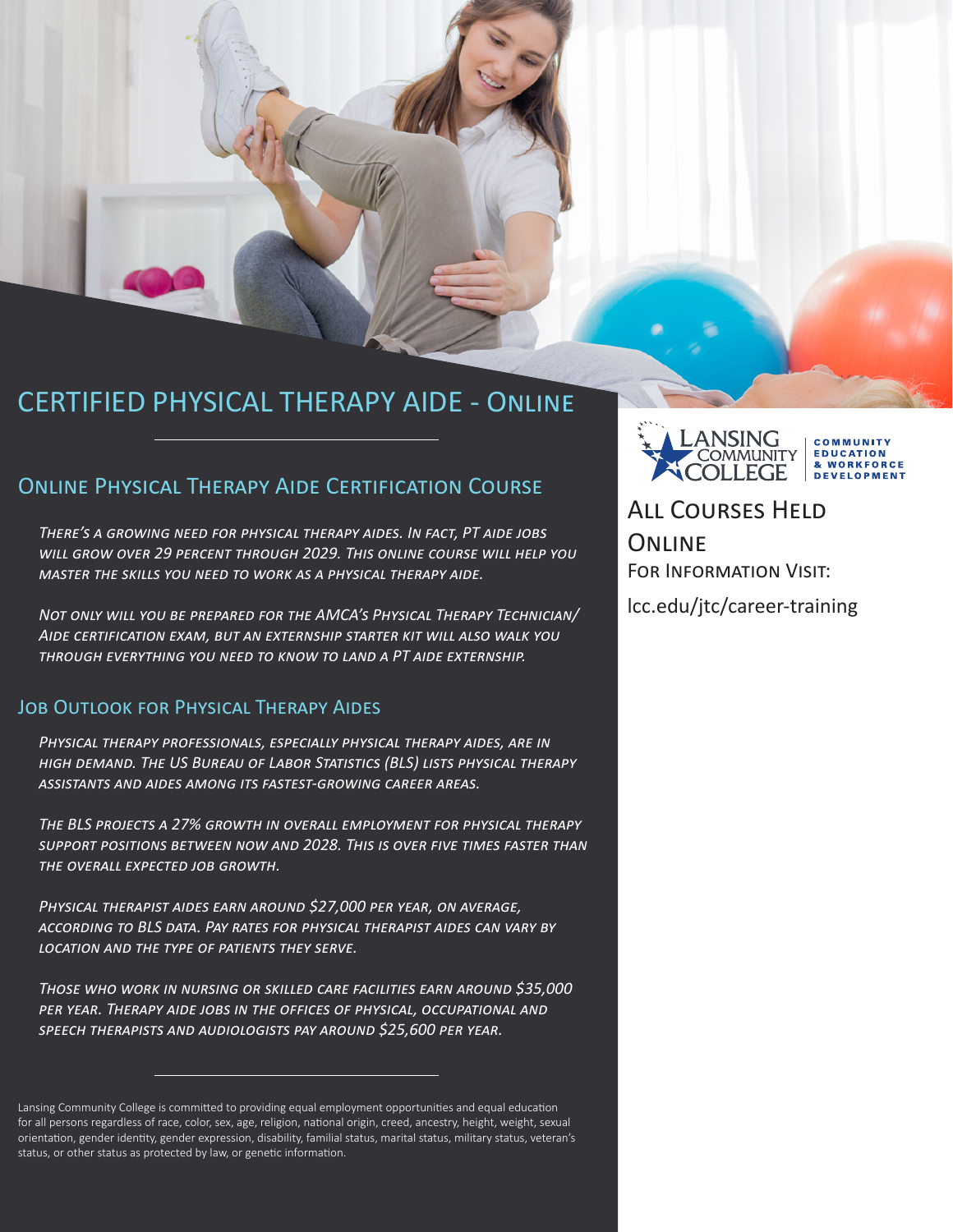# CERTIFIED PHYSICAL THERAPY AIDE - Online

### Course Objectives

*- Prepare to take and pass the AMCA Physical Therapy Technician/Aide certification exam*

*- Understand the role, responsibilities, and qualifications of the certified physical therapy aide in various healthcare settings*

- *Build knowledge of human anatomy, functional body movements, and*
- *system disorders as they relate to physical therapy*

*- Identify proper positioning, patient transfers, common exercises, modalities, and medical equipment*

*- Demonstrate ethical and legal behavior specific to healthcare settings*

*- Differentiate between tasks appropriate for a certified physical therapy aide and other healthcare professionals*

#### IS CERTIFICATION NECESSARY FOR PHYSICAL THERAPY AIDES?

*The AMCA exam covers the following areas:*

- *• Patient care*
- *• Practice administration*
- *• Law and ethics*
- *• Patient preparation and positioning*
- *• Anatomy and physiology*
- *• Safety and infection control*
- *• Therapeutic modalities*

**EACH OF THESE AREAS IS CRITICAL TO PATIENT CARE, EFFECTIVE TREATMENT AND** *limiting liability for the physical therapist or employer organization.*



# All Courses Held **ONLINE**

FOR INFORMATION VISIT:

lcc.edu/jtc/career-training

Lansing Community College is committed to providing equal employment opportunities and equal education for all persons regardless of race, color, sex, age, religion, national origin, creed, ancestry, height, weight, sexual orientation, gender identity, gender expression, disability, familial status, marital status, military status, veteran's status, or other status as protected by law, or genetic information.